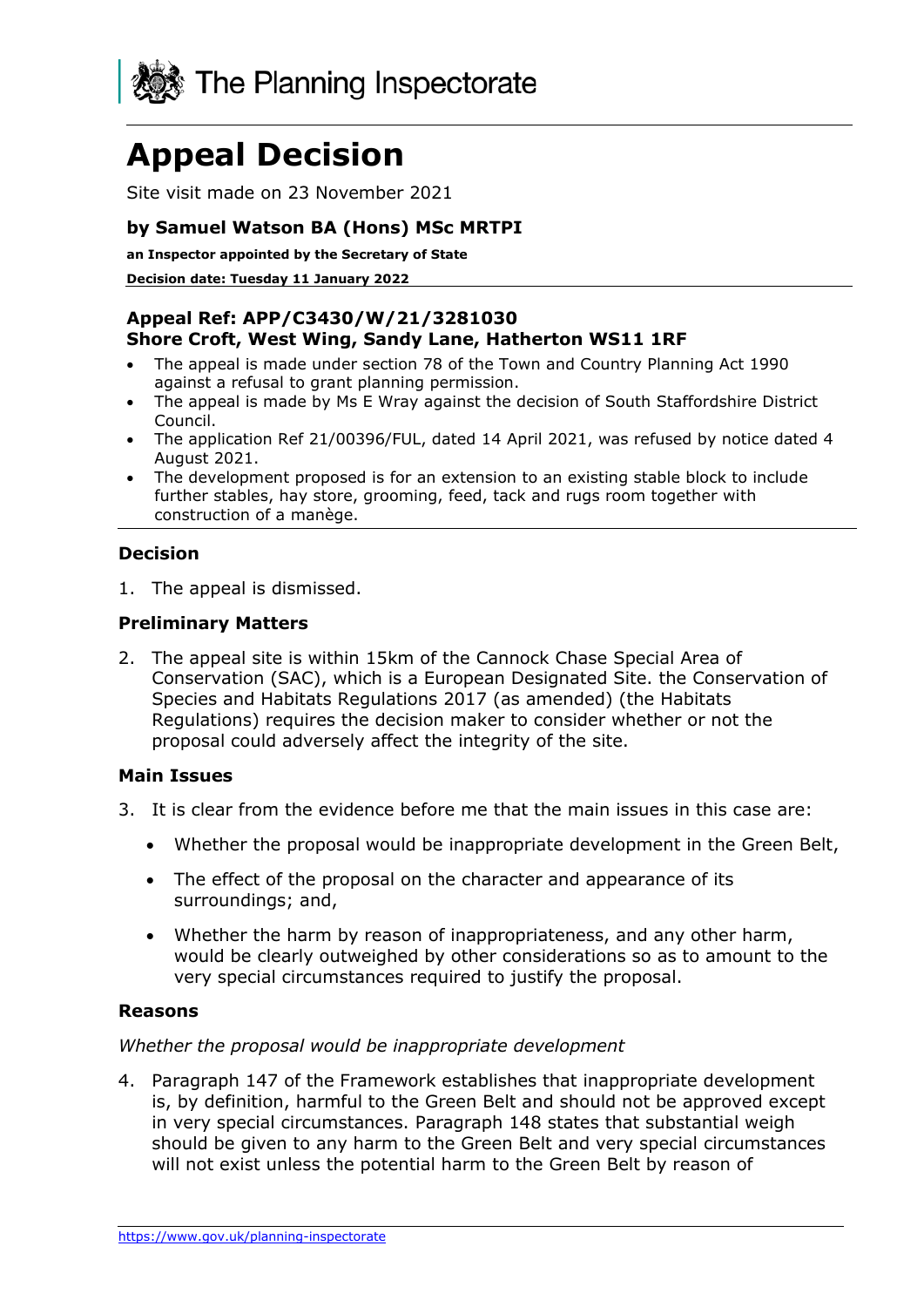inappropriateness, and any other harm, is clearly outweighed by other considerations.

- 5. Subject to a number of exceptions, as listed in Paragraphs 149 and 150, the Framework makes it clear that the construction of new buildings should be regarded as inappropriate in the Green Belt. The list of exceptions includes the provision of appropriate facilities for outdoor recreation and engineering operations, as long as they preserve the openness of the Green Belt and do not conflict with the purposes of including land within it. Policy GB1 of the Core Strategy Development Plan document (2012, the CS) is, insofar as it is relevant to this appeal, consistent with the Framework and supports development within the Green Belt where it is considered acceptable by the Framework.
- 6. From the evidence before me it is clear that the resulting building would be for the stabling of horses, as such the building would be connected with an existing outdoor recreation use. The extension to the existing stable would contain a further 6 stalls for the stabling of horses (resulting in a total of 12), rooms for grooming and associated storage, all surrounding a courtyard laid out in concrete.
- 7. The proposed extension would build over part of the existing manège and a new manège is proposed. I find that this would be used for the exercising of horses and therefore connected to the outdoor recreation use. Moreover, by way of its size and scale, I find that it would provide facilities appropriate to the existing use. Whilst the proposal may result in the provision of two manèges, as the submitted evidence is silent on whether the existing will be returned to a field, I find that the cumulative size of both would not be excessive for the existing use.
- 8. Paragraph 137 of the Framework identifies that openness is one of the essential characteristics of Green Belts, along with permanence. Openness has both a spatial and visual aspect and intrusion on either can, individually or collectively, impact the openness of the Green Belt.
- 9. The proposed extension would be in a relatively prominent position surrounded by open fields with low boundary treatments. While it is set back from the road and partially screened by vegetation in some views, it would still be visible in public views within the surrounding area. Moreover, when vegetation dies back during the colder months the visibility of the building would be increased. Therefore, given the significant size of the extension and its prominent location, it would be visually intrusive within the landscape. In terms of the spatial aspect of openness, due to this increase, the extension would result in a building of significantly greater bulk than the existing. The overall size of the building would therefore in itself result in an erosion of openness.
- 10. However, the proposed manège, which would primarily be characterised by the change in surfacing material, would be set on a lower piece of land where it would be screened in many views by the topography of its surroundings and hedgerows. Although the manège would also include post and rail fencing this would be relatively lightweight in distant views and again would be screened by its surroundings and existing boundary treatments. I therefore find that the proposed manège would not adversely affect the openness of the Green Belt either in a spatial or visual sense.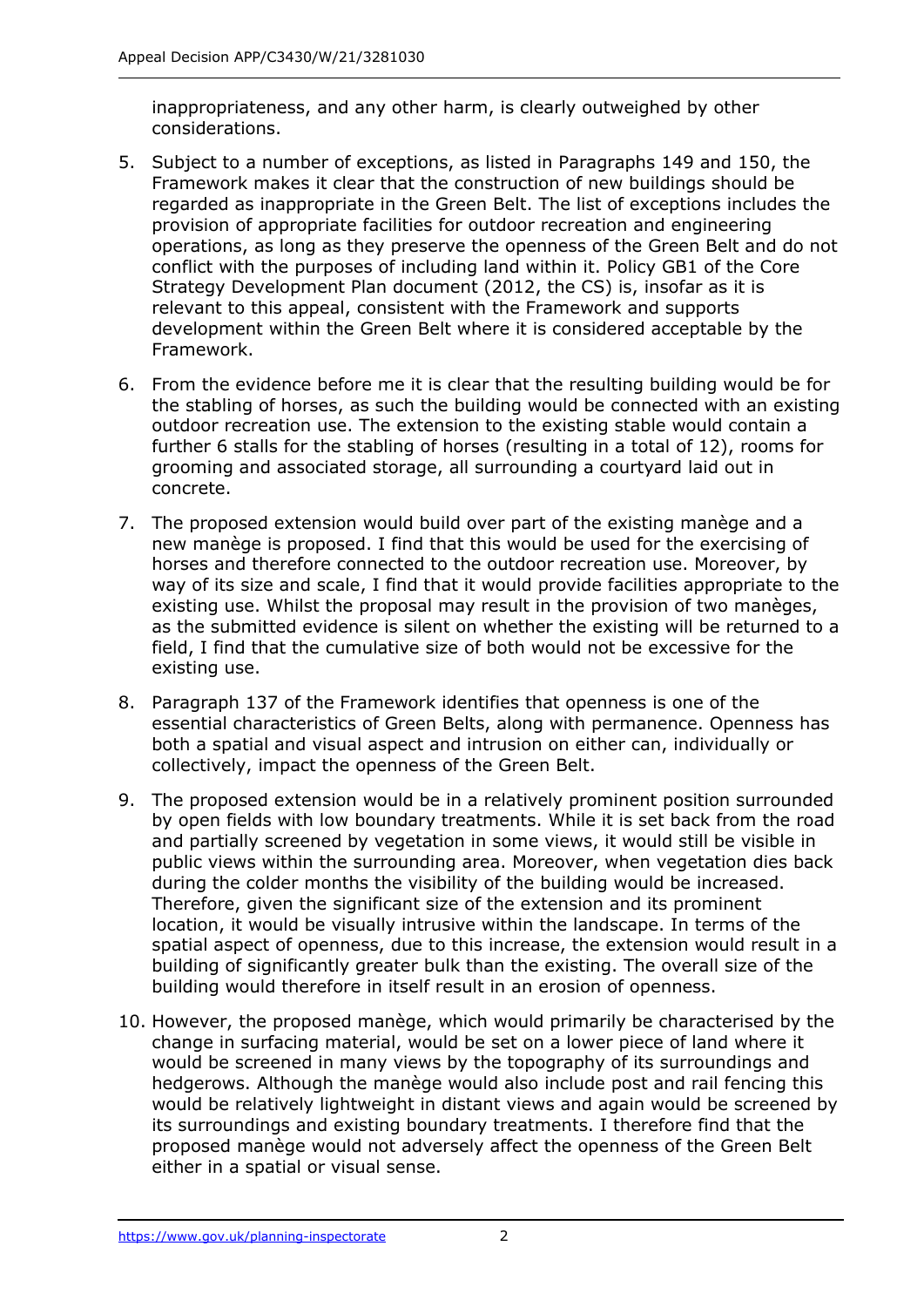11. Nevertheless, I have still found that the extension to the stable block would, by way of its nature and scale, be harmful to the openness of the Green Belt and conflict with the five purposes of including land within it as they are set out within Paragraph 138 of the Framework. Therefore, with this and the above in mind, the appeal scheme as a whole would be inappropriate development in the Green Belt in conflict with the Green Belt aims of Policy GB1 and section 13 of the Framework as I have referred to them above.

# *Character and appearance*

- 12. The appeal site lies within the Cannock Chase Area of Outstanding Natural Beauty (the AONB) the character of which, from the evidence before me and my observations on site, stems from irregular patterns of fields bounded by hedgerows, areas of woodland and an overall sense of open countryside. Within this landscape I noted a very limited number of buildings which appeared to be related to other equestrian sites. Sandy Lane forms a physical and visual boundary between this rural character and the built-up area of Cannock. Given its siting and relationship to Sandy Lane, the stable extension and manège would be read in relation to the rural area.
- 13. The extension to the existing linear stable block would be significant and would result in a grand formal building. Whilst it may be of an attractive design, I find the resulting building to be out of keeping with the much smaller and more sporadic equestrian development within its surroundings. Therefore, whilst the resultant building would be for equestrian purposes, which is in keeping with the character of the surrounding uses, its appearance would erode the largely undeveloped nature of the surrounding area.
- 14. The proposed manège however would, as outlined above, be in a relatively screened position and much less prominent. I find that as a result it would have a relatively retiring appearance akin to the adjoining varied fields and in keeping with the wider surrounding character.
- 15. Nevertheless, I conclude that the resultant stable block by way of its scale and appearance would be harmful to the character and appearance of its surroundings, including failing to preserve and enhance the natural beauty of the AONB. The development would therefore conflict with Policies EQ4, EQ11, EQ12 and EV7 of the CS which collectively, and amongst other matters, require that developments, including equestrian facilities, take account of, and are sympathetic to, the local character and distinctiveness and that they pay particular attention to the special qualities of the AONB.

## *Other Considerations*

16. I note the appellant's desire to provide improved facilities for their horses. Whilst I have no doubt that this would be of benefit to the appellant, it is likely that the development is permanent and would remain long after the current circumstances cease to exist. Therefore, I am only able to attach moderate weight to this matter.

## *Green Belt Conclusion*

17. The proposal would amount to inappropriate development in the Green Belt, and further harm to the Green Belt would be caused as a result of the loss of openness. Harm would also be caused to the character and appearance of its surroundings, including the AONB. These matters carry substantial weight.